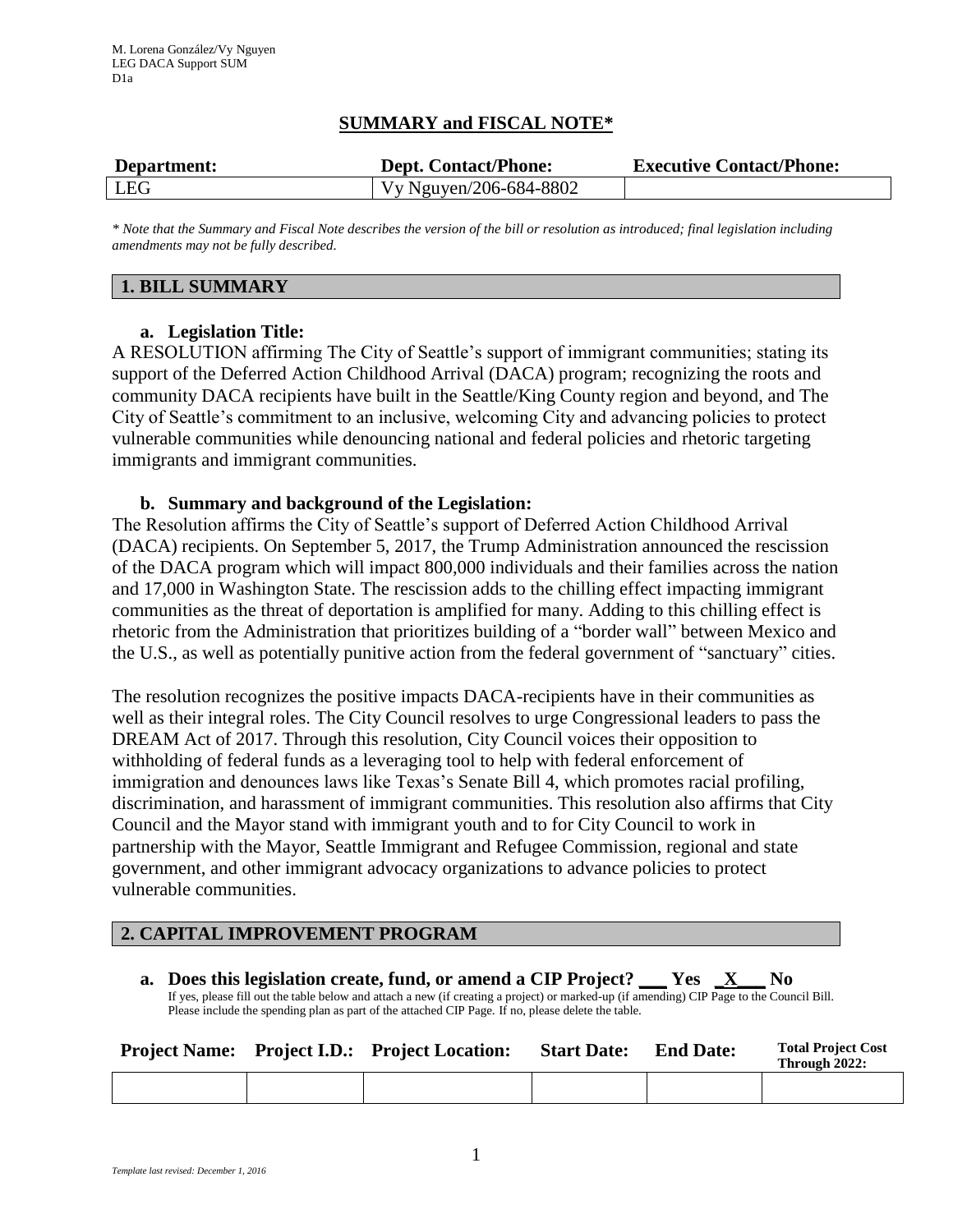## **3. SUMMARY OF FINANCIAL IMPLICATIONS**

- **a. Does this legislation amend the Adopted Budget? \_\_\_ Yes \_\_\_X\_ No**
- **b. Does the legislation have other financial impacts to the City of Seattle that are not reflected in the above, including direct or indirect, short-term or long-term costs?**
- **c. Is there financial cost or other impacts of** *not* **implementing the legislation?**

#### **4. OTHER IMPLICATIONS**

**a. Does this legislation affect any departments besides the originating department?**

City Attorney's Office, Office of Immigrant and Refugee Affairs, Office of Intergovernmental Affairs

**b. Is a public hearing required for this legislation?**

No

.

**c. Does this legislation require landlords or sellers of real property to provide information regarding the property to a buyer or tenant?**

No

**d. Is publication of notice with** *The Daily Journal of Commerce* **and/or** *The Seattle Times* **required for this legislation?**

No

- **e. Does this legislation affect a piece of property?** No .
- **f. Please describe any perceived implication for the principles of the Race and Social Justice Initiative. Does this legislation impact vulnerable or historically disadvantaged communities?**

DACA-recipients and their families are immigrants; DACA families can be "mixed status" where some members are citizens or have legal status, whereas others may not. As "status" can have significant impact on access to opportunity along with safety and security, DACA individuals and their families become more vulnerable with the new direction of the Trump Administration; this legislation seeks to recognize DACA recipients and their families are here to stay and the City will prioritize policies and working with advocates to stand with them.